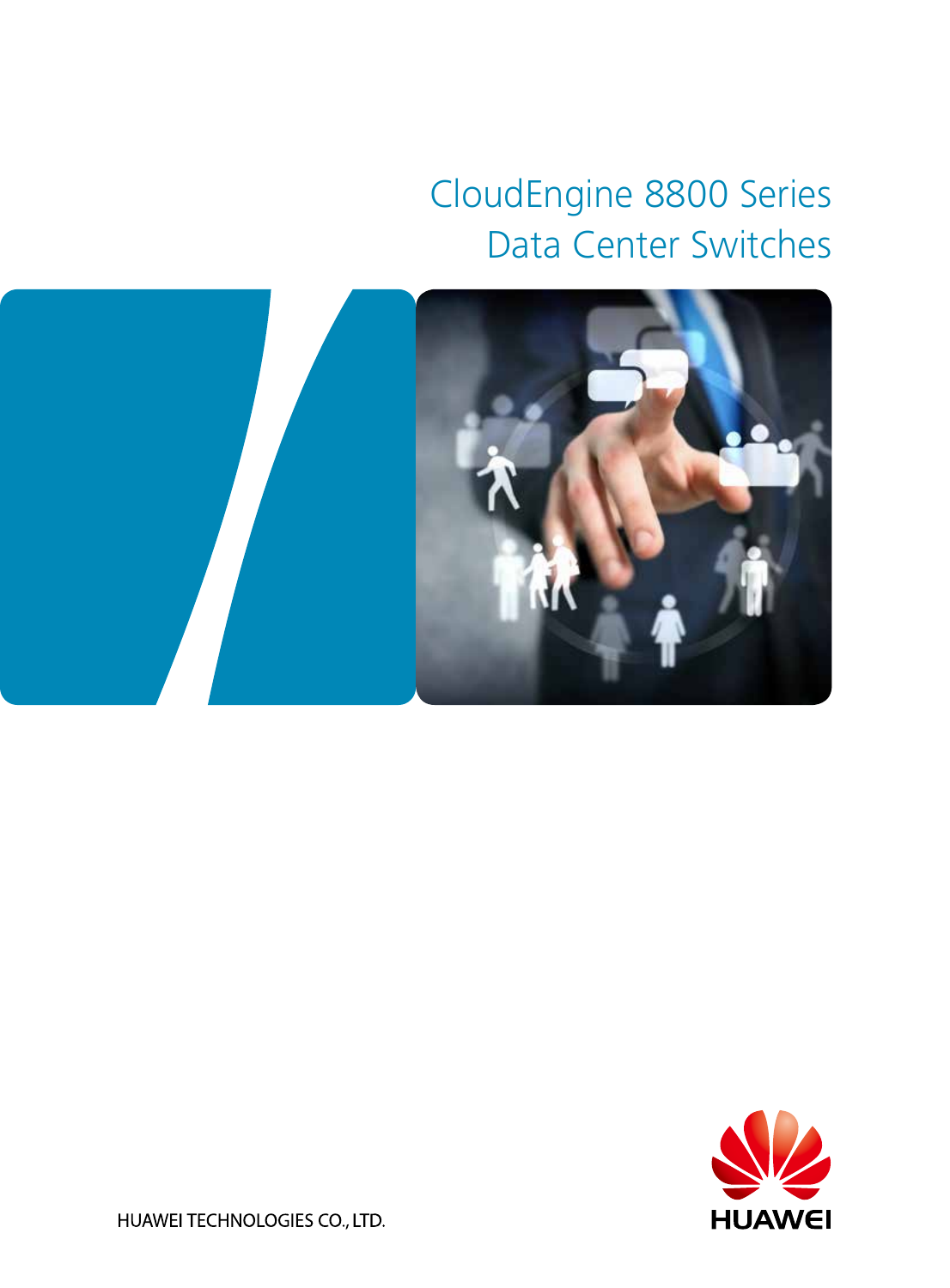## CloudEngine 8800 Series Data Center Switches

#### Product Overview

Huawei CloudEngine 8800 series (CE8800) switches are 100G Ethernet switches designed for data centers and high-end campus networks. The switches provide high-performance, high-density 100GE/40GE/25GE/10GE ports, and low latency. Using the Huawei VRP8 software platform, CE8800 switches provide extensive data center service features and high stacking capability. In addition, the airflow direction (front-to-back or back-to-front) can be changed. CE8800 switches can work with CE12800/ CE8800/CE6800/CE5800 switches to build an elastic, virtualized, high-quality fabric that meets the requirements of cloud-computing data centers.

CE8800 switches can function as core or aggregation switches on data center networks to help enterprises and carriers build a scalable data center network platform in the cloud computing era. They can also be used as aggregation or core switches for enterprise campus networks.

#### Product Appearance

11 V

The CE8800 series is available in the following models:



CE8860 supports the following models of cards:

| CE88-D24S2CQ                                             |
|----------------------------------------------------------|
| ::::                                                     |
| 24*10GE (SFP+) or 25GE (SFP28) and 2*100GE (QSFP28) card |
| <b>CE88-D24T2CQ</b>                                      |
|                                                          |

24\*10GE (BASE-T) and 2\*100GE (QSFP28) card

15 Tel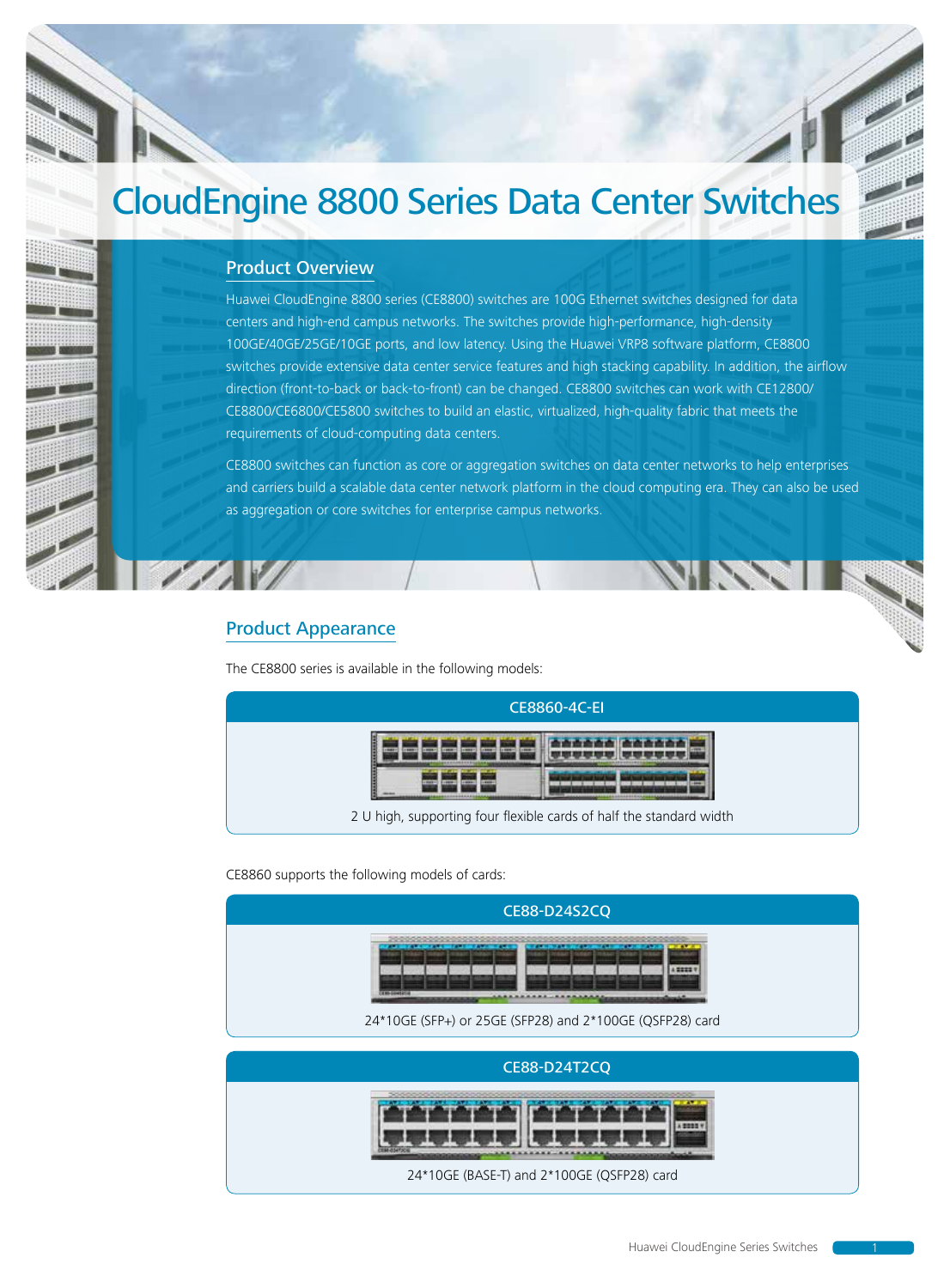| CE88-D8CQ                                                                                                                                                         |
|-------------------------------------------------------------------------------------------------------------------------------------------------------------------|
| <b>CONTRACTOR</b><br><b>COLORED BY</b><br><b>COLORADO</b><br><b>CTAY I</b><br>A 2222 T<br>122227<br>A 2222 T<br>43333<br><b>EXIM-DRO</b><br>8*100GE (QSFP28) card |
|                                                                                                                                                                   |
|                                                                                                                                                                   |
| <b>CE88-D16Q</b>                                                                                                                                                  |
| <b>TELEVISION</b><br>A 2222 V.<br>A 2222 Y.<br>433327<br>A 2222 V.<br>122239<br>A 2222 F<br>43223<br>A 2222 V.<br><b>ENGINEER</b>                                 |

#### Product Characteristics

#### Industry's First 25GE Access Switch

- CE8860 supports 25GE (SFP28)/10GE (SFP+) auto-sensing interfaces and is applicable to scenarios of high-density 25GE/10GE server access.
- CE8860 supports a maximum of 32\*100GE, 64\*40GE, or 128\*25GE/10GE ports, delivering high-density access and aggregation capabilities through flexible card combinations.

#### High-Density 100GE/40GE Aggregation and Outstanding Switching Capacity

- The CE8800 provides 6.4 Tbit/s switching capacity in a 2 U TOR, forwarding performance of 3,200 Mpps, and supports L2/L3 line-speed forwarding.
- The CE8800 provides a maximum of 32\*100GE QSFP28 and 64\*40GE QSFP+ ports, and can function as the core or aggregation switch on a data center or campus network.
- The 100GE QSFP28 port supports 100GE optical modules. Each 100GE port can be used as four 25GE SFP28 ports. The 100GE QSFP28 port also supports 40GE QSFP+ optical modules. 40GE ports can be converted to 10GE ports through QSFP+ breakout cable.
- The CE8860 supports 100GE/40GE/25GE/10GE flexible cards, delivering flexible networking capability. It can work with CE12800/CE7800/CE6800/CE5800 series data center switches to build a non-blocking network platform.

#### Highly Reliable, High-Performance Stacking

- Support 9-member stack system
	- » A stack system of 9 member switches has a maximum of 576\*25GE access ports that provide highdensity server access in a data center.
	- » Multiple switches in a stack system are virtualized into one logical device, making it possible to build a scalable, easy-to-manage data center network platform.
	- » A stack system separates the control plane from the data plane. This eliminates the risk of singlepoint failures and greatly improves system reliability.
- Long-distance stacking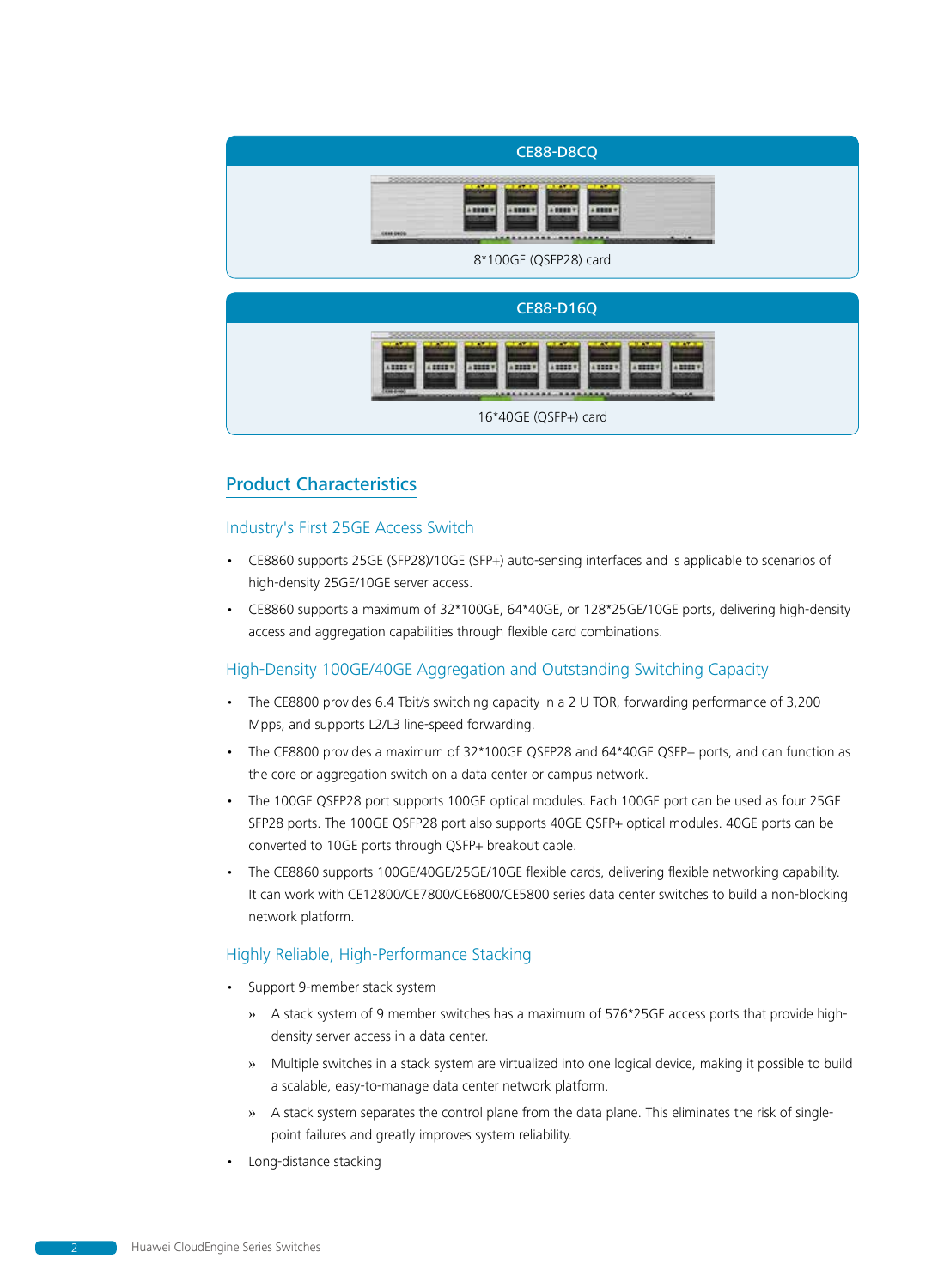- » The CE8800 can use service ports as stack ports. A stack system can be established with switches in the same rack or different racks, and even over long distances.
- » Service and stack bandwidths can be allocated based on the network's scale so that network resources can be used more efficiently.

#### Large-Scale Routing Bridge, On-Demand Scalability

- The CE8800 supports the IETF Transparent Interconnection of Lots of Links (TRILL) protocol. A TRILL network can contain more than 500 nodes, enabling flexible service deployments and large-scale Virtual Machine (VM) migrations.
- The TRILL protocol uses a routing mechanism similar to IS-IS and sets a limited Time-to-Live (TTL) value in packets to prevent Layer 2 loops. This significantly improves network stability and speeds up network convergence.
- On a TRILL network, all data flows are forwarded quickly using Shortest Path First (SPF) and Equal-Cost Multi-Path (ECMP) routing. SPF and ECMP avoid the suboptimal path selection problem in STP and increase link bandwidth efficiency to 100 percent.
- The CE8800 supports TRILL-based Layer 2 equal-cost paths, greatly improving links' load balancing capabilities. The network has a fat-tree architecture that enhances expansion.

#### Converged Enhanced Ethernet, Data, Storage, and Computing Traffic over One Network

- The CE8800 supports Fibre Channel over Ethernet (FCoE), which permits storage, data, and computing services to be transmitted on one network, reducing the costs of network construction and maintenance.
- The CE8800 supports centralized FCoE/FC gateway deployment, which makes network O&M simpler.
- Various CE8800 features ensure lossless transmission: Priority-based Flow Control (PFC), Enhanced Transmission Selection (ETS) and Data Center Bridging eXchange (DCBX). These features ensure low latency and zero packet loss for FC storage and high-speed computing services.

#### Fast VM Migration, Policy Mobility

- The CE8800 works with Huawei's Agile Controller to permit network policies to be dynamically deployed on the CE8800. Agile Controller also supports online VM migration.
- Agile Controller delivers network policies through high-speed RADIUS interfaces. Its online VM migration is 10 to 20 times the rate of other industry platforms, enabling large-scale VM migrations.
- Agile Controller is based on open APIs and is compatible with all major virtualization platforms including VMware.

#### Programmable Network Device, Flexible Customization

- The CE8800 uses the Open Programmability System (OPS) embedded in the VRP8 software platform to provide programmability at the control plane.
- The OPS provides open APIs. APIs can be integrated with mainstream cloud platforms (including commercial and open cloud platforms) and third-party controllers. The OPS enables services to be flexibly customized and provides automatic management.
- Users or third-party developers can use open APIs to develop and deploy specialized network management policies to implement extension of fast service functions, automatic deployment, and intelligent management. The OPS also implements automatic operation and maintenance, and reduces management costs.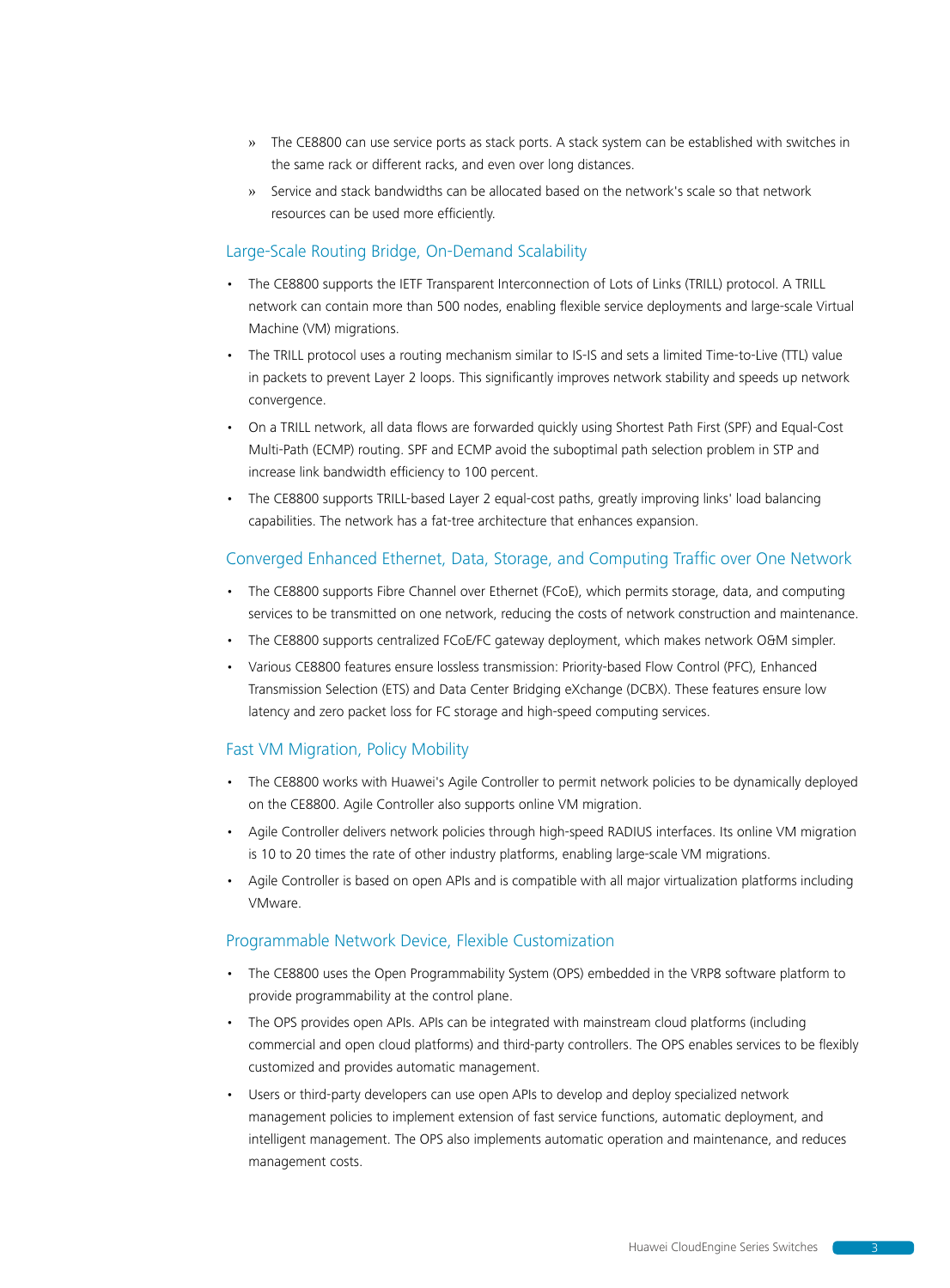• The OPS provides seamless integration of data center service and network in addition to a serviceoriented, Software-Defined Network (SDN).

#### Virtualized Gateway Achieves Fast Service Deployment

- The CE8800 can work with a mainstream virtualization platform. As the high-performance, hardware gateway of an overlay network (VXLAN), the CE8800 can support more than 16M tenants.
- The CE8800 can connect to a cloud platform through an open API to provide unified management of software and hardware networks.
- This function implements fast service deployment without changing the customer network. It also protects customer investments.

#### Zero-Configuration Deployment, Automatic O&M

- The CE8800 supports Zero Touch Provisioning (ZTP). ZTP enables the CE8800 to automatically obtain and load version files from a USB flash drive or file server, freeing network engineers from onsite configuration or deployment. ZTP reduces labor costs and improves device deployment efficiency.
- ZTP provides built-in scripts for users through open APIs. Data center personnel can use the programming language they are familiar with, such as Python, to provide unified configuration of network devices.
- ZTP decouples configuration time of new devices from device quantity and area distribution, which improves service provisioning efficiency.

#### Flexible Airflow Design Saves Energy

- Flexible front-to-back/back-to-front airflow design
	- » The CE8800 uses a front-to-back/back-to-front airflow design that isolates cold air channels from hot air channels. This design meets heat dissipation requirements in data center equipment rooms.
	- » Air can flow from front to back, or back to front when different fans and power modules are used.
	- » Redundant power modules and fans can be configured to ensure uninterrupted service transmission.
- Innovative energy-saving technologies
	- » The CE8800 has energy-saving chips and can measure system power consumption in real time. Fan speed can be adjusted dynamically based on system consumption. These energy-saving technologies reduce O&M costs and contribute to a greener data center.

#### Clear Indicators, Simple Maintenance

- Clear indicators
	- » Port indicators clearly show port status and port speeds. The port indicators can show the state of all the 10GE ports derived from the 40GE ports.
	- » State and stack indicators on both the front and rear panels enable operators to maintain the switch from either side.
	- » The CE8800 supports remote positioning. Operators can turn on remote positioning indicators on the switches they want to maintain, so that they can find switches easily in an equipment room full of devices.
- Simple maintenance
	- » The management port, fans, and power modules are on the front panel, which facilitates device maintenance.
	- » Data ports are located at the rear, facing servers. This simplifies cabling.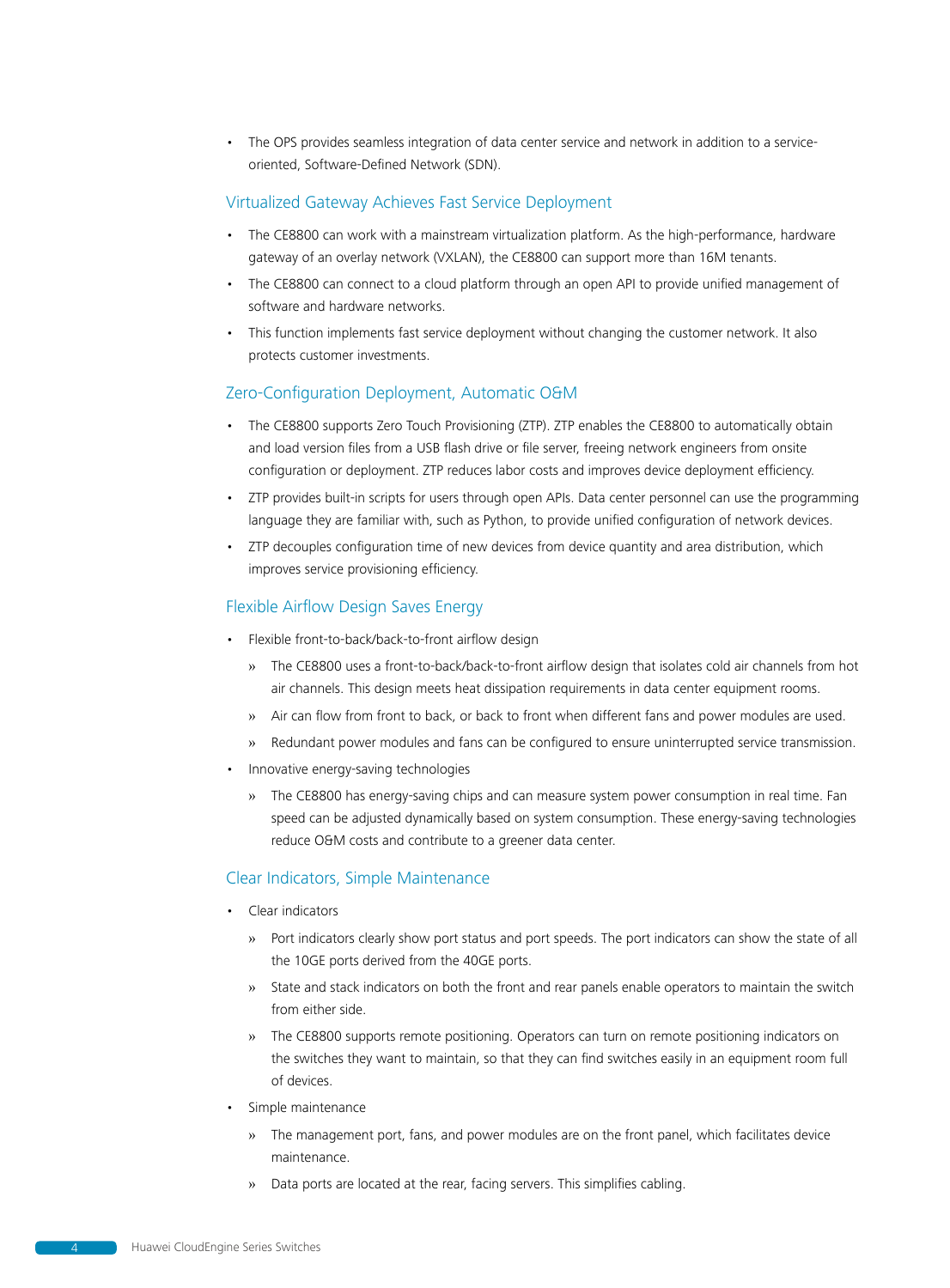## Product Specifications

| Item                   | CE8860-4C-EI                                                                                                                                                                    |
|------------------------|---------------------------------------------------------------------------------------------------------------------------------------------------------------------------------|
| Ports                  | 4 slots; different cards can be flexibly used in combinations to achieve a<br>maximum of:<br>32*100GE QSFP28 or<br>64*40GE QSFP+ or<br>128*25GE SFP28 or<br>128*10GE SFP+ ports |
| Switching capacity     | 6.4 Tbit/s                                                                                                                                                                      |
| Forwarding performance | 3200Mpps                                                                                                                                                                        |
| Airflow design         | Front-to-back or back-to-front                                                                                                                                                  |
| Device virtualization  | $i$ Stack $1$                                                                                                                                                                   |
| Network virtualization | M-LAG                                                                                                                                                                           |
|                        | <b>TRILL</b>                                                                                                                                                                    |
|                        | VXLAN routing and bridging                                                                                                                                                      |
|                        | <b>BGP-EVPN</b>                                                                                                                                                                 |
| VM-awareness           | Agile Controller                                                                                                                                                                |
| Network convergence    | FCoE                                                                                                                                                                            |
|                        | DCBX, PFC, ETS                                                                                                                                                                  |
| Programmability        | OPS                                                                                                                                                                             |
|                        | Puppet, and OVSDB plugins released on open source websites                                                                                                                      |
|                        | Linux container for open source and customization programming                                                                                                                   |
| Traffic analysis       | NetStream                                                                                                                                                                       |
|                        | sFlow                                                                                                                                                                           |
| <b>VLAN</b>            | Adding access, trunk, and hybrid interfaces to VLANs                                                                                                                            |
|                        | Default VLAN                                                                                                                                                                    |
|                        | QinQ                                                                                                                                                                            |
|                        | MUX VLAN                                                                                                                                                                        |
|                        | GVRP                                                                                                                                                                            |
| ACL                    | Ingress3250; Egress 1000                                                                                                                                                        |

1 For details about the configuration, please see: http://support.huawei.com/onlinetoolsweb/virtual/en/dc/stack\_index.html?dcb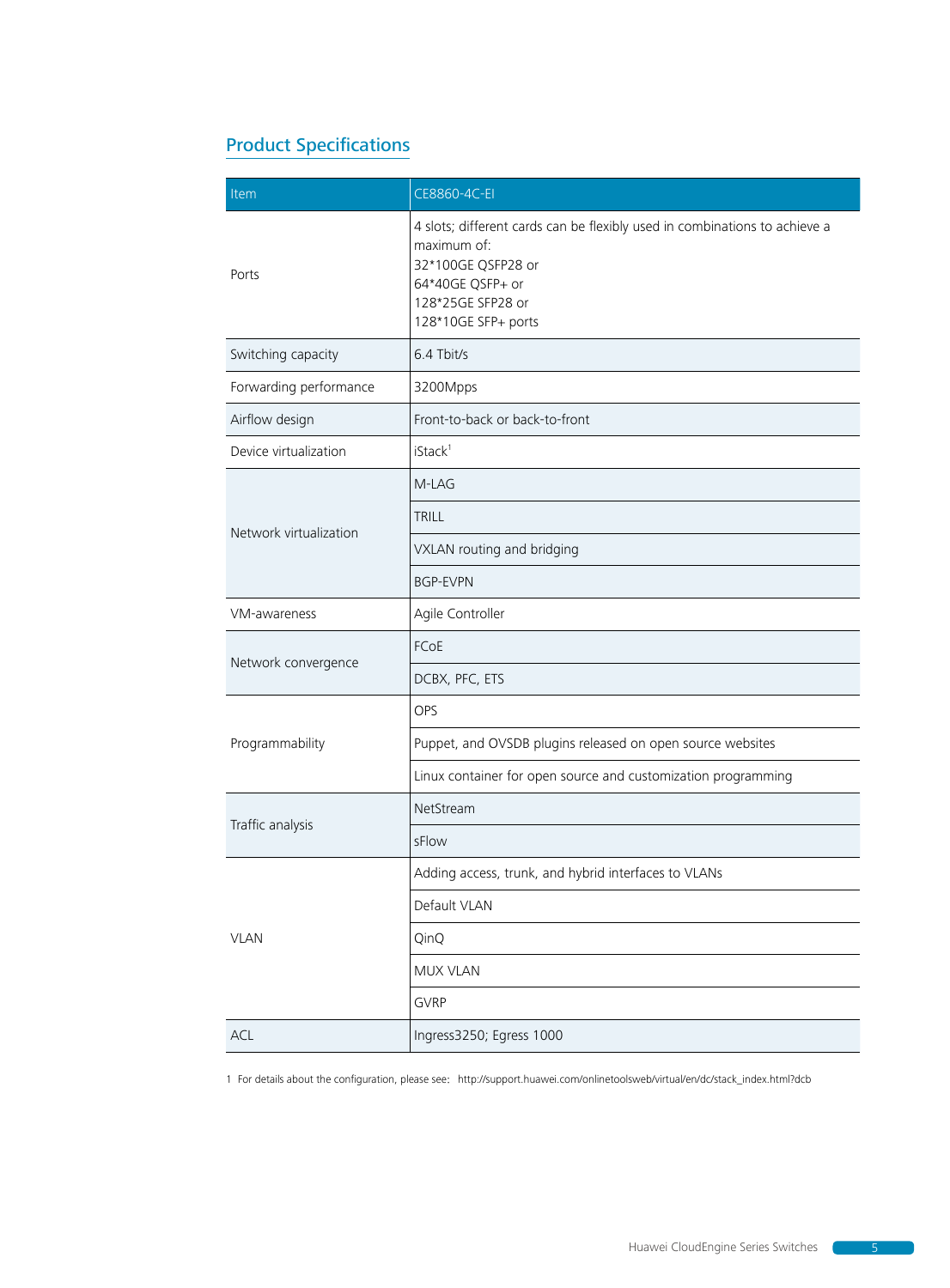| Item                  | CE8860-4C-EI                                                      |
|-----------------------|-------------------------------------------------------------------|
| MAC address table     | Maximum: 136k                                                     |
|                       | Dynamic learning and aging of MAC addresses                       |
|                       | Static, dynamic, and blackhole MAC address entries                |
|                       | Packet filtering based on source MAC addresses                    |
|                       | MAC address limiting based on ports and VLANs                     |
| ARP                   | Maximum: 84k                                                      |
| IP <sub>v</sub> 4 FIB | Maximum: 128k                                                     |
| IP routing            | IPv4 routing protocols, such as RIP, OSPF, BGP, and IS-IS         |
|                       | IPv6 routing protocols, such as RIPng, OSPFv3, IS-ISv6, and BGP4+ |
| <b>IPv6 FIB</b>       | Maximum: 64k                                                      |
|                       | IPv6 Neighbor Discovery (ND)                                      |
| IP <sub>v6</sub>      | Path MTU Discovery (PMTU)                                         |
|                       | TCP6, ping IPv6, tracert IPv6, socket IPv6, UDP6, and Raw IP6     |
| Multicast FIB         | Maximum: 8k                                                       |
|                       | IGMP, PIM-SM, PIM-DM, MSDP, and MBGP                              |
|                       | IGMP snooping                                                     |
| Multicast             | IGMP proxy                                                        |
|                       | Fast leave of multicast member interfaces                         |
|                       | Multicast traffic suppression                                     |
|                       | Multicast VLAN                                                    |
| <b>MPLS</b>           | <b>MPLS</b>                                                       |
| Reliability           | <b>LACP</b>                                                       |
|                       | STP, RSTP, VBST and MSTP                                          |
|                       | BPDU protection, root protection, and loop protection             |
|                       | Smart Link and multi-instance                                     |
|                       | <b>DLDP</b>                                                       |
|                       | ERPS (G.8032)                                                     |
|                       | VRRP, VRRP load balancing, and BFD for VRRP                       |
|                       | BFD for BGP/IS-IS/OSPF/Static route                               |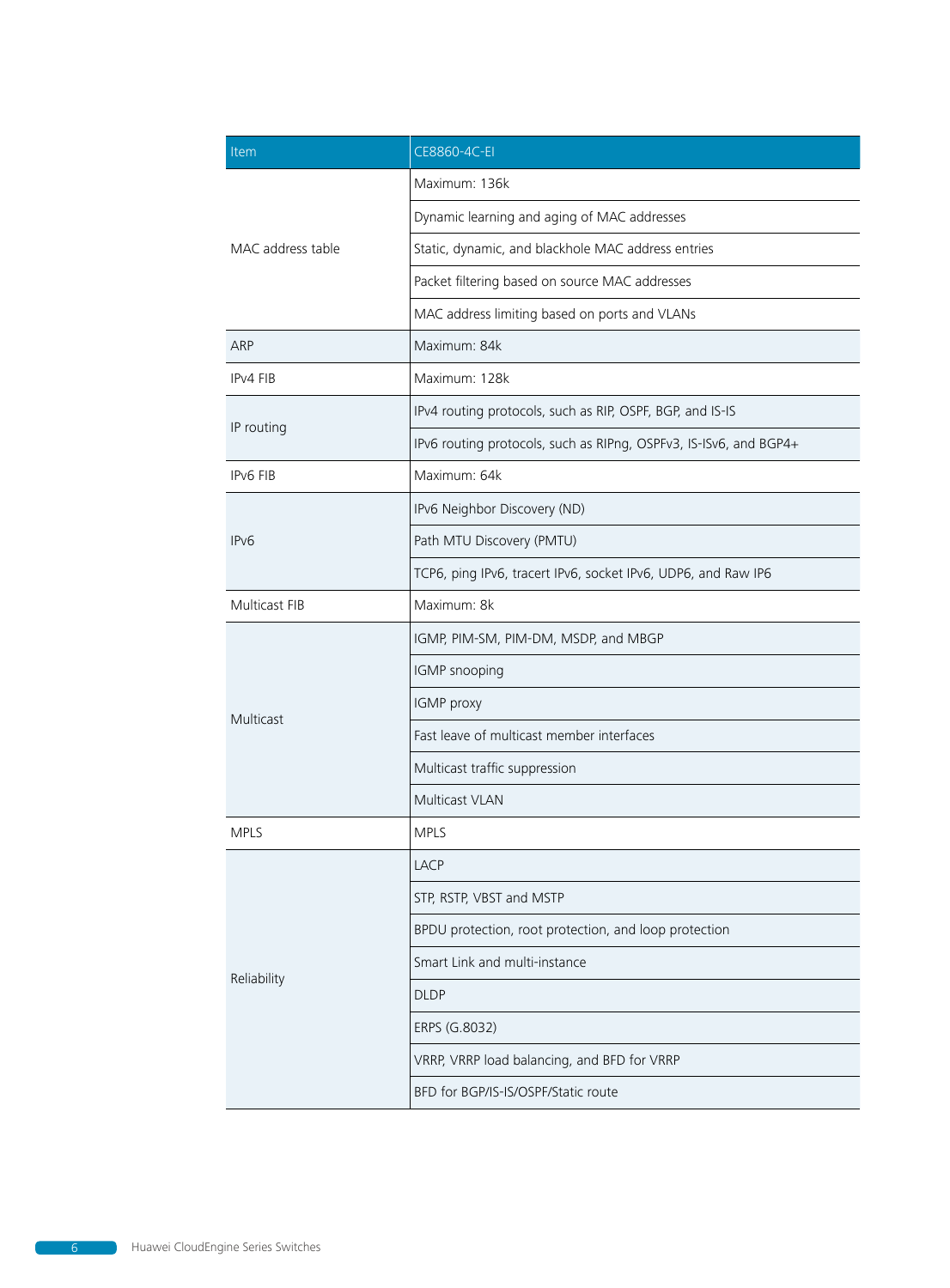| <b>Item</b>                      | CE8860-4C-EI                                                                                                                                                                                                                                                                                                            |
|----------------------------------|-------------------------------------------------------------------------------------------------------------------------------------------------------------------------------------------------------------------------------------------------------------------------------------------------------------------------|
| QoS                              | Traffic classification based on Layer 2 headers, Layer 3 protocols, Layer 4<br>protocols, and 802.1p priority                                                                                                                                                                                                           |
|                                  | Actions of ACL, CAR, re-marking, and scheduling                                                                                                                                                                                                                                                                         |
|                                  | Queue scheduling algorithms, including PQ, WRR, DRR, PQ+WRR, and<br>PQ+DRR                                                                                                                                                                                                                                              |
|                                  | Congestion avoidance mechanisms, including WRED and tail drop                                                                                                                                                                                                                                                           |
|                                  | Traffic shaping                                                                                                                                                                                                                                                                                                         |
| Configuration and<br>maintenance | Console, Telnet, and SSH terminals                                                                                                                                                                                                                                                                                      |
|                                  | Network management protocols, such as SNMPv1/v2c/v3                                                                                                                                                                                                                                                                     |
|                                  | File upload and download through FTP and TFTP                                                                                                                                                                                                                                                                           |
|                                  | BootROM upgrade and remote upgrade                                                                                                                                                                                                                                                                                      |
|                                  | 802.3az Energy Efficient Ethernet (EEE)                                                                                                                                                                                                                                                                                 |
|                                  | Hot patches                                                                                                                                                                                                                                                                                                             |
|                                  | User operation logs                                                                                                                                                                                                                                                                                                     |
|                                  | Zero Touch Provisioning (ZTP)                                                                                                                                                                                                                                                                                           |
|                                  | 802.1x authentication                                                                                                                                                                                                                                                                                                   |
| Security and management          | Command line authority control based on user levels, preventing<br>unauthorized users from using commands                                                                                                                                                                                                               |
|                                  | DoS, ARP, and ICMP attack defenses                                                                                                                                                                                                                                                                                      |
|                                  | Port isolation, port security, and sticky MAC                                                                                                                                                                                                                                                                           |
|                                  | Binding of the IP address, MAC address, interface and VLAN                                                                                                                                                                                                                                                              |
|                                  | Authentication methods, including AAA, RADIUS, and HWTACACS                                                                                                                                                                                                                                                             |
|                                  | Remote Network Monitoring (RMON)                                                                                                                                                                                                                                                                                        |
| Dimensions (W x D x H)           | 442 mm x 600 mm x 88.1 mm                                                                                                                                                                                                                                                                                               |
| Weight (fully loaded)            | 21.2 kg (46.7 lb)                                                                                                                                                                                                                                                                                                       |
| Environment<br>parameters        | Operating temperature: 0°C to 40°C (32°F to 104°F) (0 m to 1,800 m)<br>Storage temperature: -40°C to +70°C (-40°F to 158°F)<br>Relative humidity: 5% RH to 95% RH, non-condensing                                                                                                                                       |
| Operating voltage                | Rated voltage range: 100 V AC to 240 V AC; 50/60 Hz<br>Maximum voltage range: 90 V DC to 290 V AC; 47 Hz to 63 Hz<br>240 V high-voltage DC power voltage range: 188 to 290 V DC<br>380 V high-voltage DC rated voltage range: 240 V DC to 380 V DC<br>380 V high-voltage DC maximum voltage range: 188 V DC to 400 V DC |
| Maximum power<br>consumption     | 750W                                                                                                                                                                                                                                                                                                                    |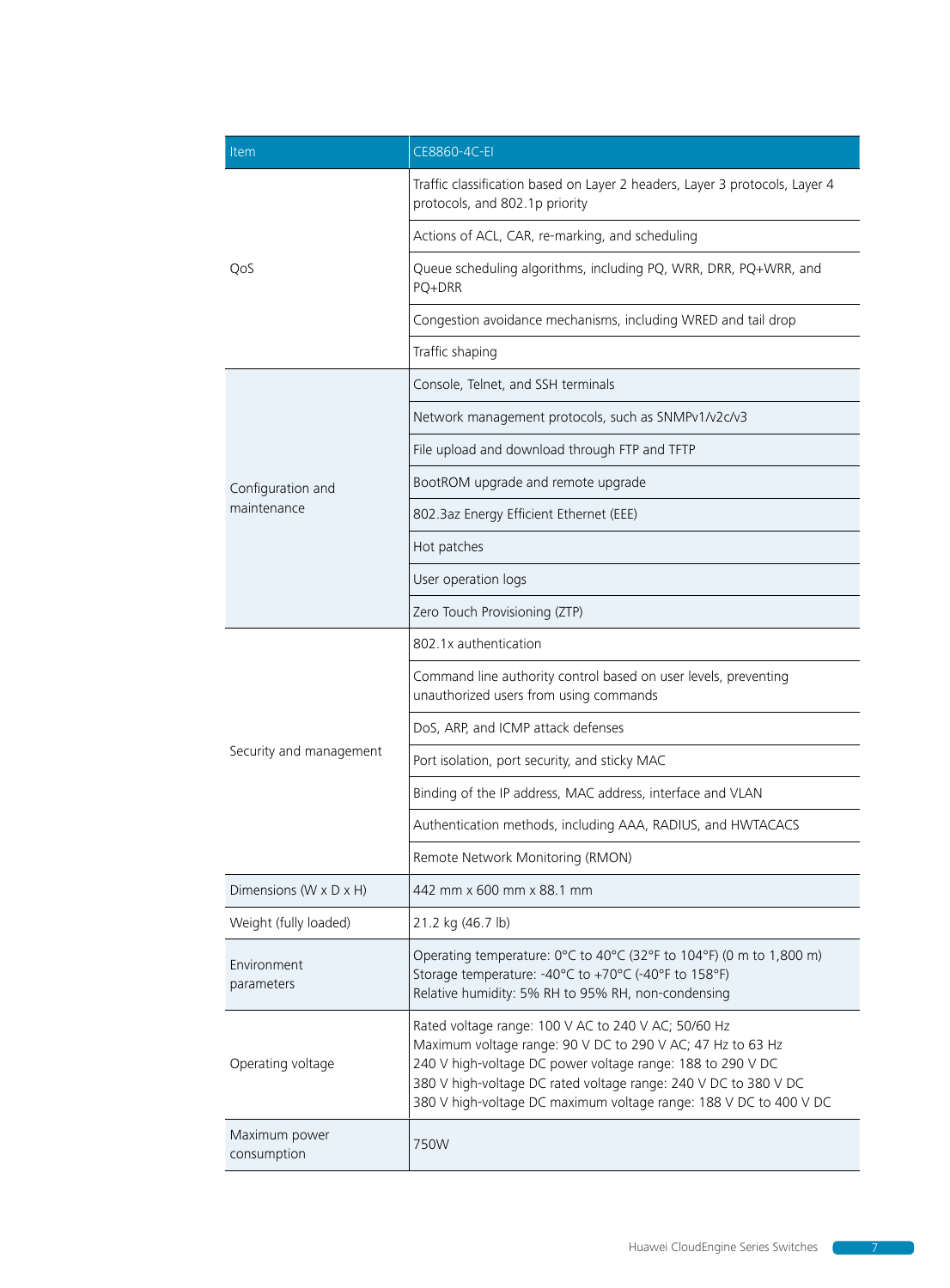### Ordering Information

| Mainframe         |                                                                                                                                        |
|-------------------|----------------------------------------------------------------------------------------------------------------------------------------|
| CE8860-4C-EI-F    | CE8860-4C-EI switch (4 subcard slots, with airflow from the fan module<br>panel to the front panel (with ports), without power module) |
| CE8860-4C-EI-B    | CE8860-4C-EI switch (4 slots, with airflow from the front panel (with ports)<br>to the fan module panel, without power module)         |
| Subcard           |                                                                                                                                        |
| CE88-D8CQ         | 8-port 100G Ethernet optical (QSFP28) subcard                                                                                          |
| CE88-D16Q         | 16-port 40G Ethernet optical (QSFP+) subcard                                                                                           |
| CE88-D24T2CQ      | 24-port 10G Ethernet electrical (RJ45) and 2-port 100G Ethernet optical<br>(QSFP28) subcard                                            |
| CE88-D24S2CQ      | 24-port 10G Ethernet optical (SFP+) and 2-port 100G Ethernet optical<br>(QSFP28) subcard                                               |
| Fan box           |                                                                                                                                        |
| <b>FAN-180A-F</b> | Fan box(F, FAN panel side intake)                                                                                                      |
| <b>FAN-180A-B</b> | Fan box(B, FAN panel side exhaust)                                                                                                     |
| Power module      |                                                                                                                                        |
| PAC-1K2WA-F       | 1200 W AC & 240 V DC power module with airflow from the power<br>module panel to the front panel (with ports)                          |
| PAC-1K2WA-B       | 1200 W AC & 240 V DC power module, with airflow from the front panel<br>(with ports) to the power module panel                         |
| PHD-1K2WA-F       | 1200 W high-voltage DC power module with airflow from the power<br>module panel to the front panel (with ports)                        |
| PHD-1K2WA-B       | 1200 W high-voltage DC power module, with airflow from the front panel<br>(with ports) to the power module panel                       |
| Software          |                                                                                                                                        |
| CE88-LIC-NPV      | CloudEngine 8800 FCOE NPV Function                                                                                                     |
| CE88-LIC-FCF16    | CloudEngine 8800 FCF 16 Ports                                                                                                          |
| CE88-LIC-FCFAL    | CloudEngine 8800 FCF All Ports                                                                                                         |
| CE88-LIC-VXLAN    | CloudEngine 8800 VXLAN Function                                                                                                        |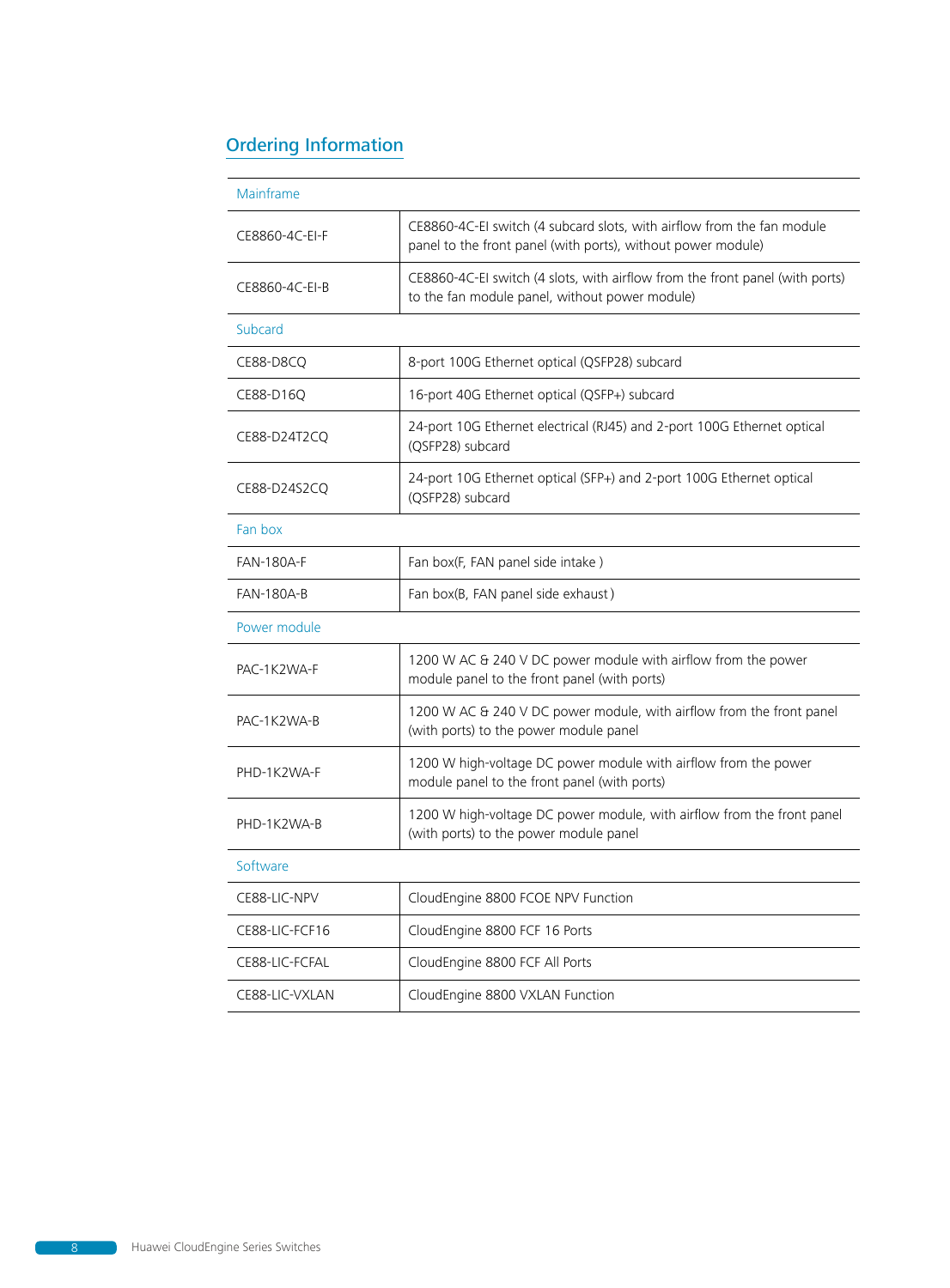#### Networking and Applications

#### Data Center Applications

On a typical data center network, CE12800/ CE8800/CE7800 switches work as core switches, whereas CE6800 and CE5800 switches work as ToR switches and connect to the core switches using 100GE/40GE/10GE ports. These switches use fabric technology such as TRILL or VXLAN to establish a nonblocking large Layer 2 network, which allows large-scale VM migrations and flexible service deployments.

Note: TRILL and VXLAN can be also used on campus networks to support flexible service deployments in different service areas.



#### Campus Network Applications

The CE8800 can be used on a campus network. Its high-density, line-speed 100GE/40GE ports and high stacking capability can meet the ever-increasing demand for network bandwidth. CE8800 switches are costeffective campus network switches, thanks to their extensive service features and innovative energy-saving technologies.

On a typical campus network, two CE12800/CE8800/CE7800 switches are virtualized into a logical core switch using CSS or iStack technology. Multiple CE6800 switches at the aggregation layer form a logical switch using iStack technology. CSS and iStack improve network reliability and simplify network management.



Note: iStack technology is also widely used in data centers to facilitate network management.